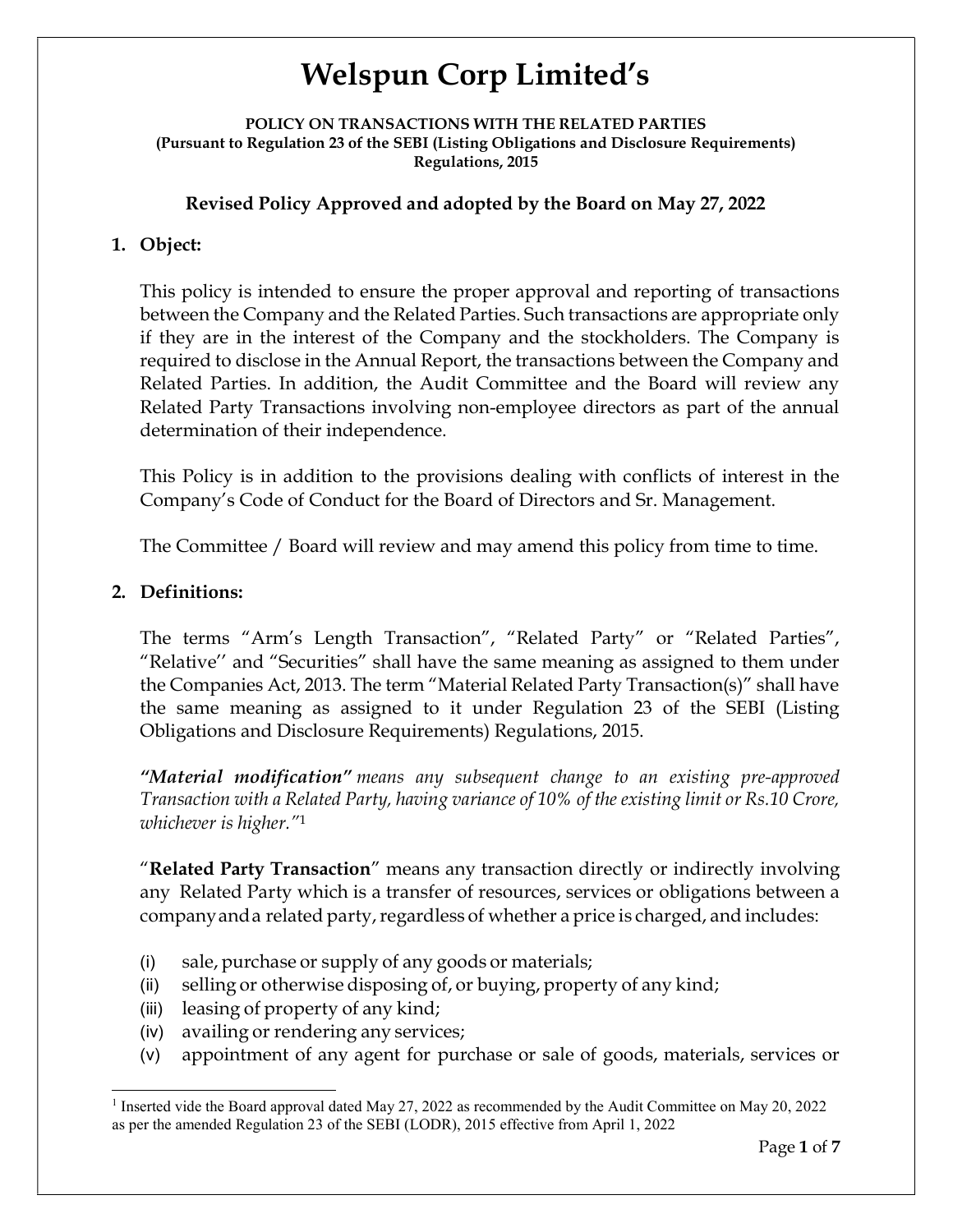#### POLICY ON TRANSACTIONS WITH THE RELATED PARTIES (Pursuant to Regulation 23 of the SEBI (Listing Obligations and Disclosure Requirements) Regulations, 2015

property;

l

- (vi) such related party's appointment to any office or place of profit in the company, its subsidiary company or associate company; and
- (vii) underwriting the subscription of any securities or derivatives thereof, of the company

Any person or entity belonging to the promoter or promoter group of the listed entity and holding 20% or more of shareholding in the listed entity shall be deemed to be a related party.

Payments made to Related Parties in respect of Brand Usage or Royalty shall be considered material if transaction taken together with previous transactions during a financial year, exceeds 5%<sup>2</sup> of the annual consolidated turnover of the Company.<sup>3</sup>

## Notwithstanding the foregoing, the following shall not be deemed Related Party Transactions:

- (a) Any transaction that involves the reimbursement or advance to director or Key Managerial Personnel to meet expenditure in the course of his or her duties to the Company or its subsidiaries or affiliates, in compliance with the Companies Act, 2013 and the rules made thereunder;
- (b) Any transaction in which the interest of Related Party arises solely from ownership of securities issued by the Company and all holders of such securities receive the same benefits pro rata as the Related Party.

"Ordinary Couse of Business" means normal, regular business activities carried out by the Company in line with the objects clause in its Memorandum and Articles of Association or which are in furtherance to its business objectives."

## 3. Procedure for identification of potential related parties

The Company Secretary or the Compliance Officer (as the case may be) shall at all times maintain a database of Company's Related Parties , identified on the basis of the definition set forth in the Key Definition section above, along with their personal/company /entity details including any revisions therein

<sup>2</sup> Substituted for 2% vide SEBI Notification No. SEBI/LAD-NRO/GN/2019/22 (Third amendment to SEBI (LODR), 2015 dated June 27, 2019 amending Reg. 23.

 $3$  Inserted vide the SEBI circular dated May 9, 2018 amending the SEBI (LODR), 2015, approved in Board Meeting dated June 8, 2018, effective from 01.04.2019.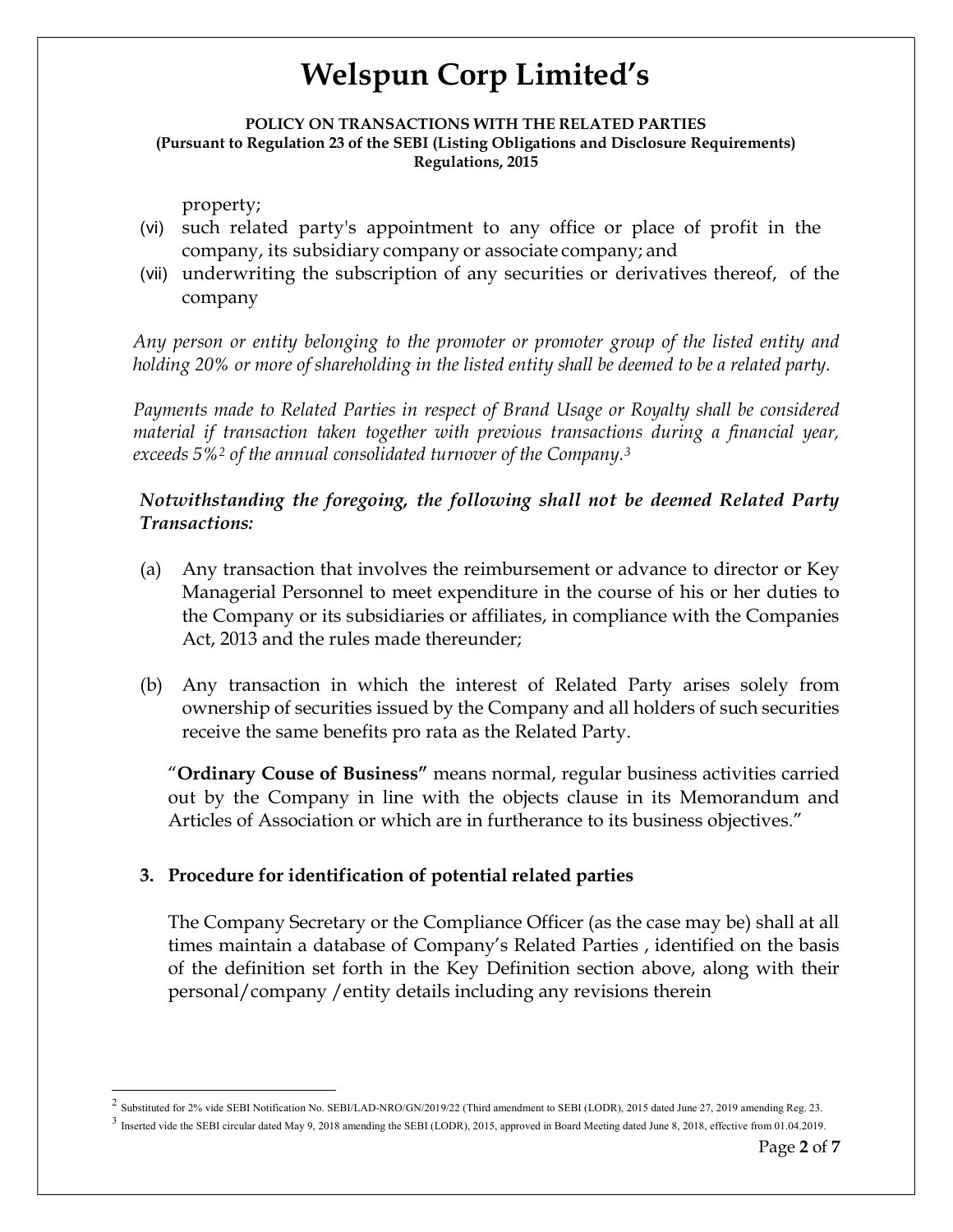#### POLICY ON TRANSACTIONS WITH THE RELATED PARTIES (Pursuant to Regulation 23 of the SEBI (Listing Obligations and Disclosure Requirements) Regulations, 2015

### 4. Identification of Potential Related Party Transactions:

Each director, nominee for director and Key Managerial Personnel is responsible for providing written notice to the Board of Directors of any potential Material Related Party Transaction involving him or her or his or her Relative(s), including any additional information about the transaction that the Board may reasonably request. The Board after discussion among themselves and if required in consultation with the outside counsel, as appropriate, will determine whether the transaction does, in fact, constitute a Related Party Transaction requiring compliance with this Policy.

The Company strongly prefers to receive such notice of any potential Material Related Party Transaction well in advance so that the Chief Financial Officer / Head of Finance has adequate time to obtain and review information about the proposed transaction and to refer it to the appropriate approval authority.

The CFO/ Head of Finance of the Company shall ensure that the Related Party Transactions entered in to by the Company are supported by requisite documentation to substantiate the compliance of policy.

At every Audit Committee Meeting, the Chief Financial Officer of the Company shall certify to the Committee that the transactions entered into in the reporting quarter were in ordinary course of business and at arm's length in terms of the aforesaid policy and in other cases approval of the Audit Committee, the Board and the shareholders as applicable has been obtained.

To review a Related Party Transaction, the Audit Committee / Board shall be provided with all relevant material information of the Related Party Transaction, including the terms of the transaction, the business purpose of the transaction, the benefits to the Company and to the Related Party, and any other relevant matters.

### 5. Review and Approval of Related Party Transactions:

All Related Party Transactions shall be subject to the prior approval of the Audit Committee whether at a meeting or any other manner as provided by the Companies Act, 2013 and Rules made thereunder.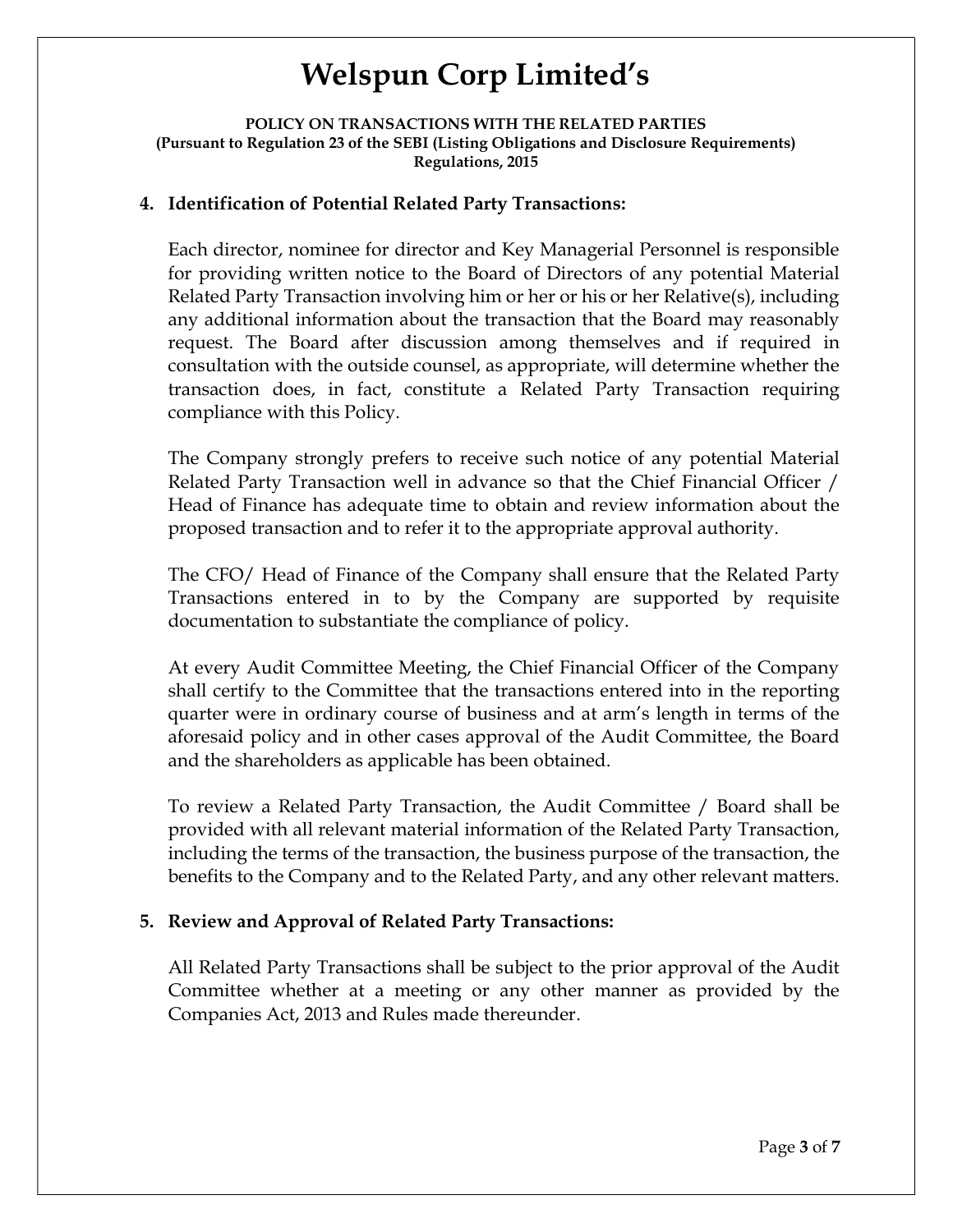#### POLICY ON TRANSACTIONS WITH THE RELATED PARTIES (Pursuant to Regulation 23 of the SEBI (Listing Obligations and Disclosure Requirements) Regulations, 2015

### Omnibus approval

However, the Audit Committee may grant omnibus approval for Related Party Transactions proposed to be entered into by the company subject to compliance with following conditions:

- a. The Audit Committee shall lay down the criteria for granting the omnibus approval in line with this Policy and such approval shall be applicable in respect of transactions which are repetitive in nature;
- b. The Audit Committee shall satisfy itself the need for such omnibus approval and that such approval is in the interest of the company;
- c. Such omnibus approval shall specify:-
	- (i) the name(s) of the related party, nature of transaction, period of transaction, maximum amount of transaction that can be entered into,
	- (ii) the indicative base price / current contracted price and the formula for variation in the price, if any, and
	- (iii) such other conditions as the Audit Committee may deem fit;
- d. Where the need for Related Party Transaction cannot be foreseen and aforesaid details are not available, Audit Committee may grant omnibus approval for such transactions subject to their value not exceeding Rs. 1 crore per transaction.
- e. The Audit Committee shall review, at least on a quarterly basis, the details of Related Party Transactions entered into by the Company pursuant to each of the omnibus approvals given;
- f. Such omnibus approvals shall be valid for a period not exceeding financial year and shall require fresh approvals after the expiry of such financial year.
- g. Transaction of following nature will not be subject to the omnibus approval of the Audit Committee:
	- (i) Transactions which are not at arm's length or not in the ordinary course of business
	- (ii) Transactions exceeding materiality thresholds as laid down in Clause 6 of the Policy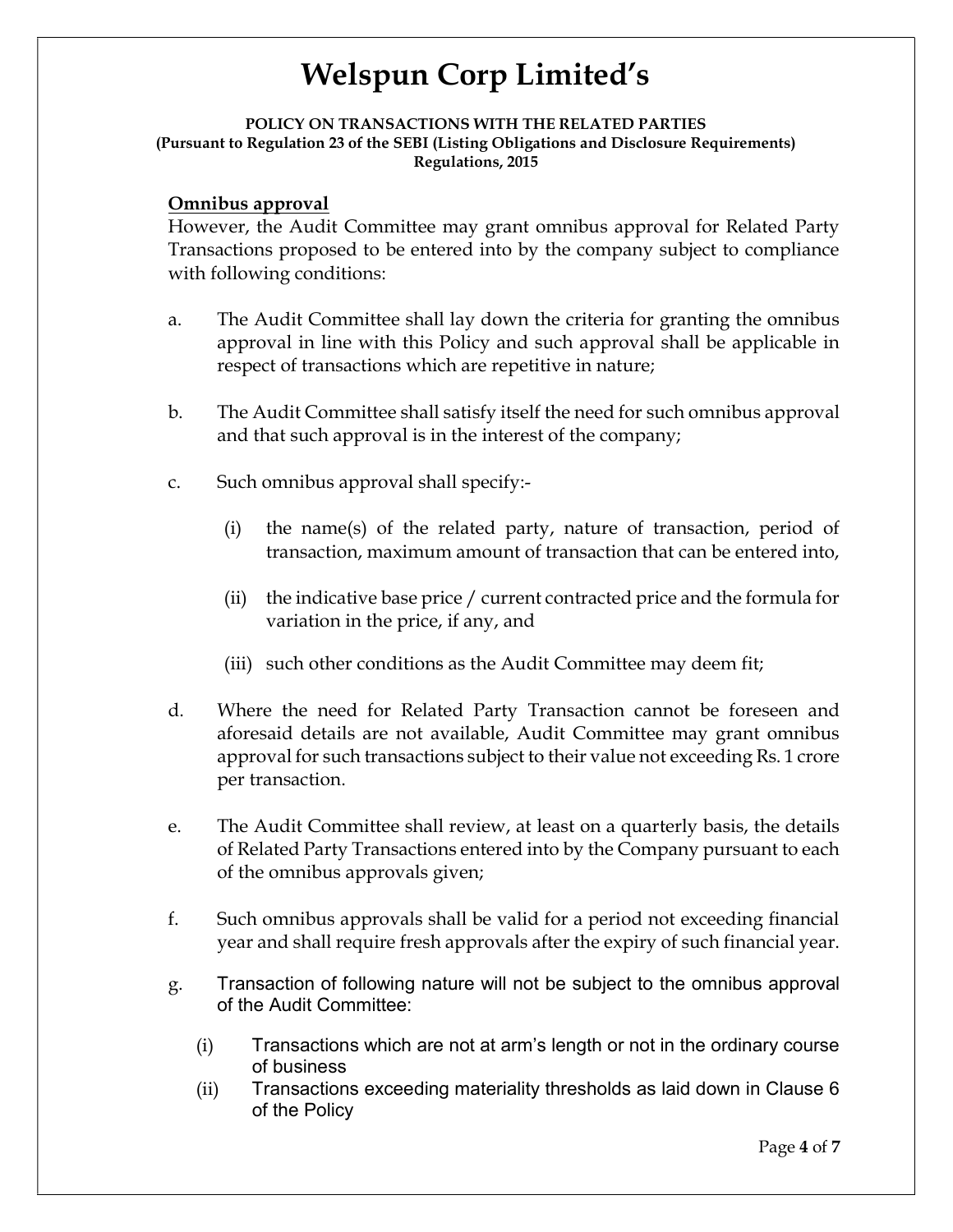#### POLICY ON TRANSACTIONS WITH THE RELATED PARTIES (Pursuant to Regulation 23 of the SEBI (Listing Obligations and Disclosure Requirements) Regulations, 2015

- (iii) Transactions in respect of selling or disposing of an undertaking of the Company
- (iv) Financial Transactions eg. Loan to related parties, Inter Corporate Deposits, subscriptions to Equity, bond , debenture or preference shares issued by the related parties, corporate guarantee given/received from related parties
- (v) Any other transaction the Audit Committee may deem not fit for omnibus approval

Any member of the Audit Committee and / or the Board who has a potential interest in any Related Party Transaction shall recuse himself or herself and abstain from participating in the meeting, but may participate in all or a portion of the Committee's / Board's discussions of the Related Party Transaction, if requested by the Chair of the Committee/ Board.

## 6. Shareholders' approval of Related Party Transactions:

All Material Related Party Transactions, even if the same are at arm's length and are in the ordinary course of business will be referred to the Audit Committee and the Board for review and approval and the shareholders for approval. All Related Party/ies shall abstain from voting on such resolutions.

Provided that the Material Related Party Transactions entered into by the Company with its wholly owned subsidiary(ies) whose accounts are consolidated with the company and placed before the shareholders at the general meeting for approval shall not require approval of the Board or shareholders or Audit Committee.

## 7. Factors to be considered in approving Related Party Transactions

In determining whether to approve or ratify a Related Party Transaction, the Audit Committee / Board shall consider the following factors, among others, to the extent relevant to the Related Party Transaction:

- a. Terms of the Related Party Transaction, where such Related Party Transaction is on arm's length basis;
- b. Whether the Related Party Transaction is in the ordinary course of business or not;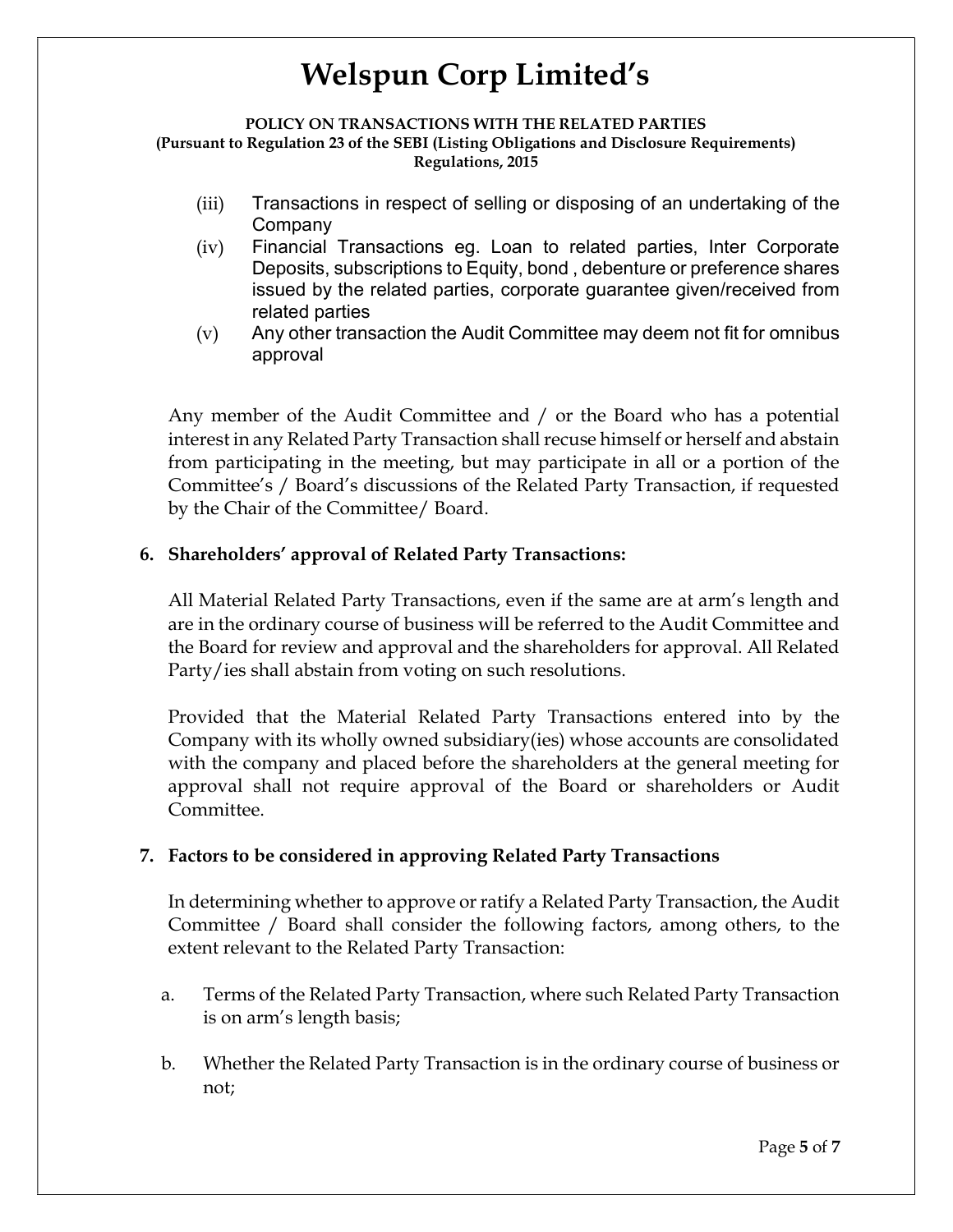#### POLICY ON TRANSACTIONS WITH THE RELATED PARTIES (Pursuant to Regulation 23 of the SEBI (Listing Obligations and Disclosure Requirements) Regulations, 2015

- c. Whether the terms of the Related Party Transaction are fair to the Company and would apply on the same basis if the transaction did not involve a Related Party;
- d. Whether there are any compelling business reasons for the Company to enter into the Related Party Transaction and the alternative available to the Company , if any;
- e. Whether the Related Party Transaction would impair the independence of an otherwise independent director or nominee for director;
- f. Whether the Related Party Transaction would present an improper conflict of interest for any director, nominee for director or Key Managerial Personnel of the Company.
- g. Price Valuation for Sale / Purchase of Securities
	- Listed Securities In case if security to be transacted is listed on any recognized stock exchange in India / overseas, then consideration price shall be as follows:-
		- $\circ$  If Security routed through Stock Exchange In this case price will be at the current market price only
		- o If security transacted through off market route In this case, price shall be the average of the lowest and highest price of such securities listed on the stock exchange on the transaction date or such other price as prescribed under SEBI Regulations.
	- Unlisted Securities In case if the security is not listed on any recognized stock exchange, the consideration price shall be the arm's length price on the basis of valuation report from registered Valuer.

### 8. Reporting requirements:

- a. All Related Party Transactions must be reported to the Chief Financial Officer / Head of Finance.
- b. Disclosure shall be made in the Company's Annual Report of the particulars of the contract and arrangement along with the justification for entering into